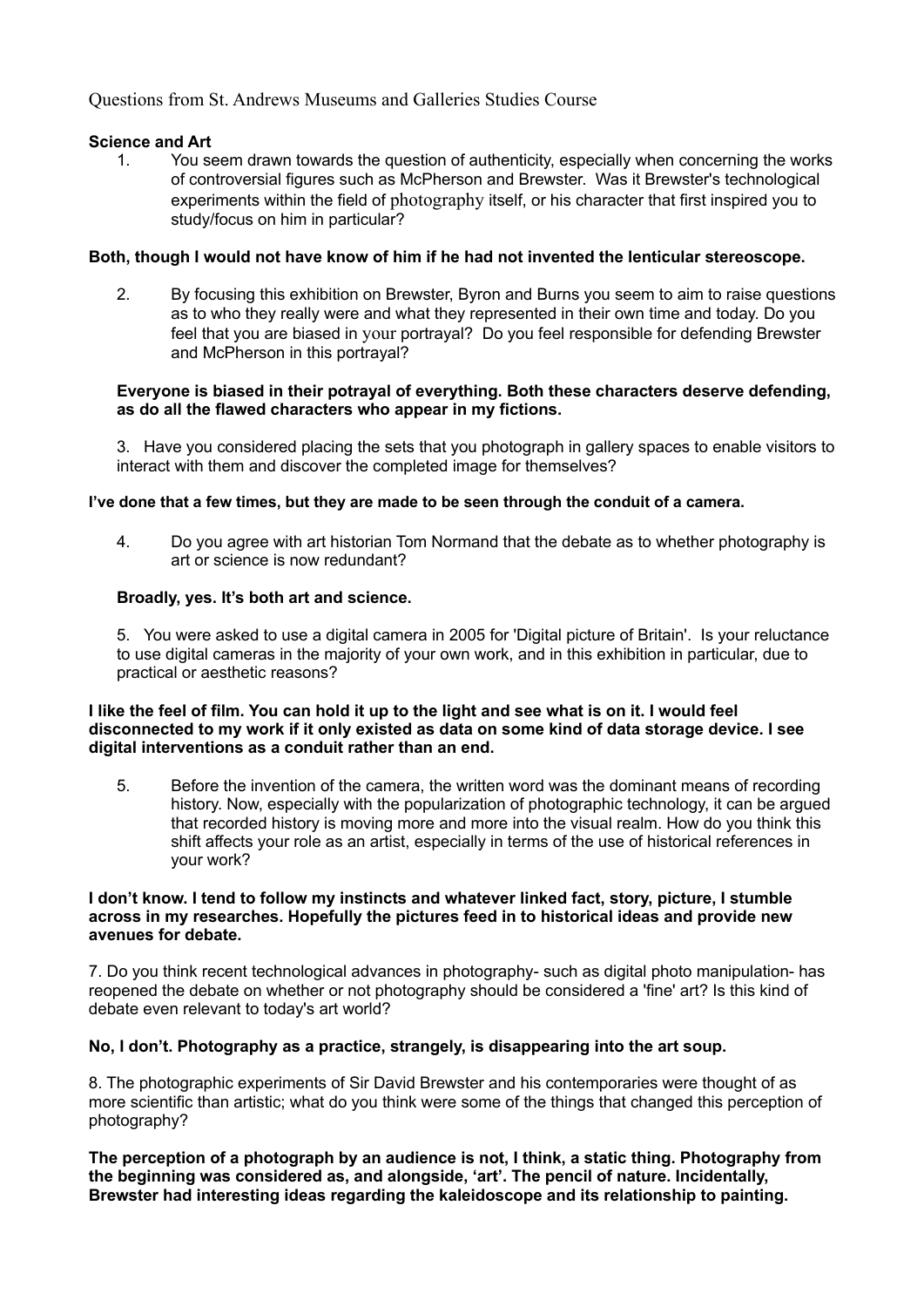9. How does the concept of 'perspective' factor into your work, both in your technique and subject matter?

#### **In one way or another, it has always been a dominant subject/theme in my work. It links the painted and photographed elements together.**

10. Your work has many layers of meaning, it seems like its interpretation always has the potential to change; is there a connection between this fluid sense of interpretation and the way you present historical themes? Is your method consciously supposed to reflect the way that the interpretation of things in history is always subjective, and often changes from one person to the next?

#### **Yes.**

11. Pioneering photographers of the mid nineteenth century such as Hill and Adamson teach us that photography has the potential for romantic depiction and can be traced back to the development of the Romantic Movement in painting and literature. Is this the reason why you choose Byron, one of the most important figure of Romanticism, to be in one of your portraits? Why not Shelley or Keats?

#### **Yes. I chose Byron, because everyone in this body of work has some connection to Walter Scott, the great, invisible hand in the creation of Scotland (and also the person to whom Sir David Brewster addressed his book 'Letters on Natural Magic). Byron has, also a certain nationalistic ambivelence.**

12. Do you also recognise parallels between you and Brewster or Byron for this series of work? Do you recognise parallels between yourself Brewster and Byron and, if so, did this influence your choice of subject matter for this series of works? For example, Brewster originally trained to be a minister but turned his attention to the study of optics and the development of scientific instruments. Likewise, you studied painting and sculpture but became a photographer. Are there some characteristics of the Byronic hero, a distaste for social institution, being an exile, that similarly influenced you?

**I'm way too old to be Byronic! I wouldn't admit to parallels such as that very easily. Both Byron and Burns are mythic people, creations beyond the reality of their lives. Both their experiences are shaped by their national identity (somewhat ambivalent in the case of Byron). In ways they are opposite, in others, uncannily similar. They are the ghosts in the stereoscope, as suggested to me when I was making the portrait of Sir David Brewster.**

#### **Cultural References**

12. You previously lived in London during the early years of your career, something that is reflected in your work of the time. Do you feel that living in Scotland is just as important to your current output?

#### **At the moment, yes. We are definitely shaped by our surroundings.**

13. The view of 'Scottishness' has played a key role in some of your works, (Portrait of Sir Walter Scott, for example) do you think that the international perception of a Scotland of kilts, shortbread and the like is a healthy one?

#### **Scotland is seen differently from place to place. It is sometimes difficult to catch that kaleidoscopic perception, especially if you are Scottish.**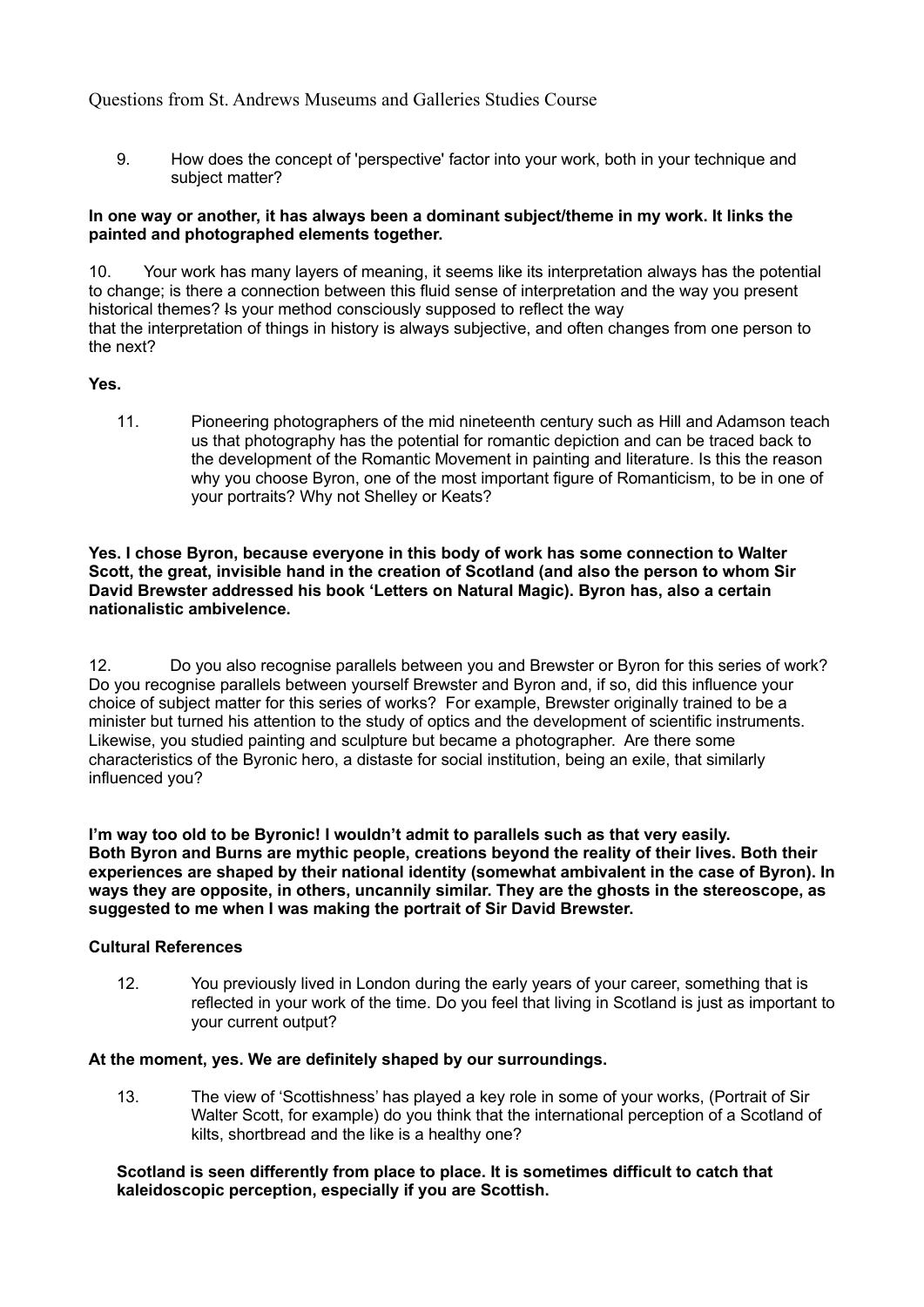15. Your early work is extremely colourful, often full of cultural references from Scotland and the wider world. Your more recent pieces are more minimalist and monochrome; was this a deliberate move or did it happen organically? If deliberate, what inspired the change?

#### **When my career first started in London, the perceived wisdom was that if photography was to be seen as 'fine' art, it should be in black and white. I was drawn to make large, colour images as a rebellion against that notion. The work I make now is still colour, just playing with it differently.**

16. Certain symbols and icons recur in your work. For example, a ladder is represented in the image of Brewster, as it was in *Jacob's Ladder*. Could you expand upon your reasons for including this symbol in the apparently secular Brewster image where it is removed from its traditional, iconographic role.

#### **I was thinking about the ladder as a symbol of intellectual, rather than spiritual, growth in this instance. Though, of course, Brewster has a foot in both camps.**

17. Brewster is surrounded in this image by certain symbols relevant to his scientific pursuits. Are these symbols purely representative of his interests or do they have further resonance, to what extent do they function as metaphor? Could you expand upon your own interest in including such symbols in your work.

#### **They are metaphors for art and science. My work is painting and photography. To make the works function as a whole, I try to work objects in to the picture, alongside the painting, becoming somehow more than their constituent parts. That's the alchemy.**

18. *Ossian*, the subject of a recent series, was influenced by the work of James McPherson. McPherson was Brewster's father in law. To what extent did this connection influence this series of works? To what extent was the ambition and reputation of the two men similar?

#### **The characters I paint are all connected to each other in some way. My mind seems to work that way. I haven't given too much thought to the relationship between Brewster and Macpherson. It seems a more of a strange coincidence than anything to me at the moment.**

19. There are multiple interpretations made on your existing body of work. Similarly, there are many ways in which to view your work, both literally and metaphorically. Do you consciously encourage interpretations of your work or would you prefer the interpretation of your work to conform to an original idea?

#### **An artwork is often considered under a different light at a different time by a different person. The original idea is the beginning, not the end.**

20. Your subjects, Ossian and Brewster in particular, have somewhat tragic histories. The works of Ossian were disclosed as fakes and Brewster's achievements were hobbled by his own mistakes and difficult personality. As a proud Scot, what influenced you to choose these two subjects? Do you consider them to be emblematic of Scotland in some way?

#### **They are, I think, more emblematic of human experience universally. Most of our heroes are flawed. That is not unique to Scotland, although we tend to be drawn to these more in this part of the world. It's how we look at them, and ourselves that interests me.**

#### **How the Subject is Identified with St. Andrews**

21. St Andrews was the stage for much of Brewster's early experiments with photography, how has this influenced your work for this exhibition, being set itself in St. Andrews?

# **Synchronicity!**

21. What kind of an impact do you think Brewster's work had on the local community?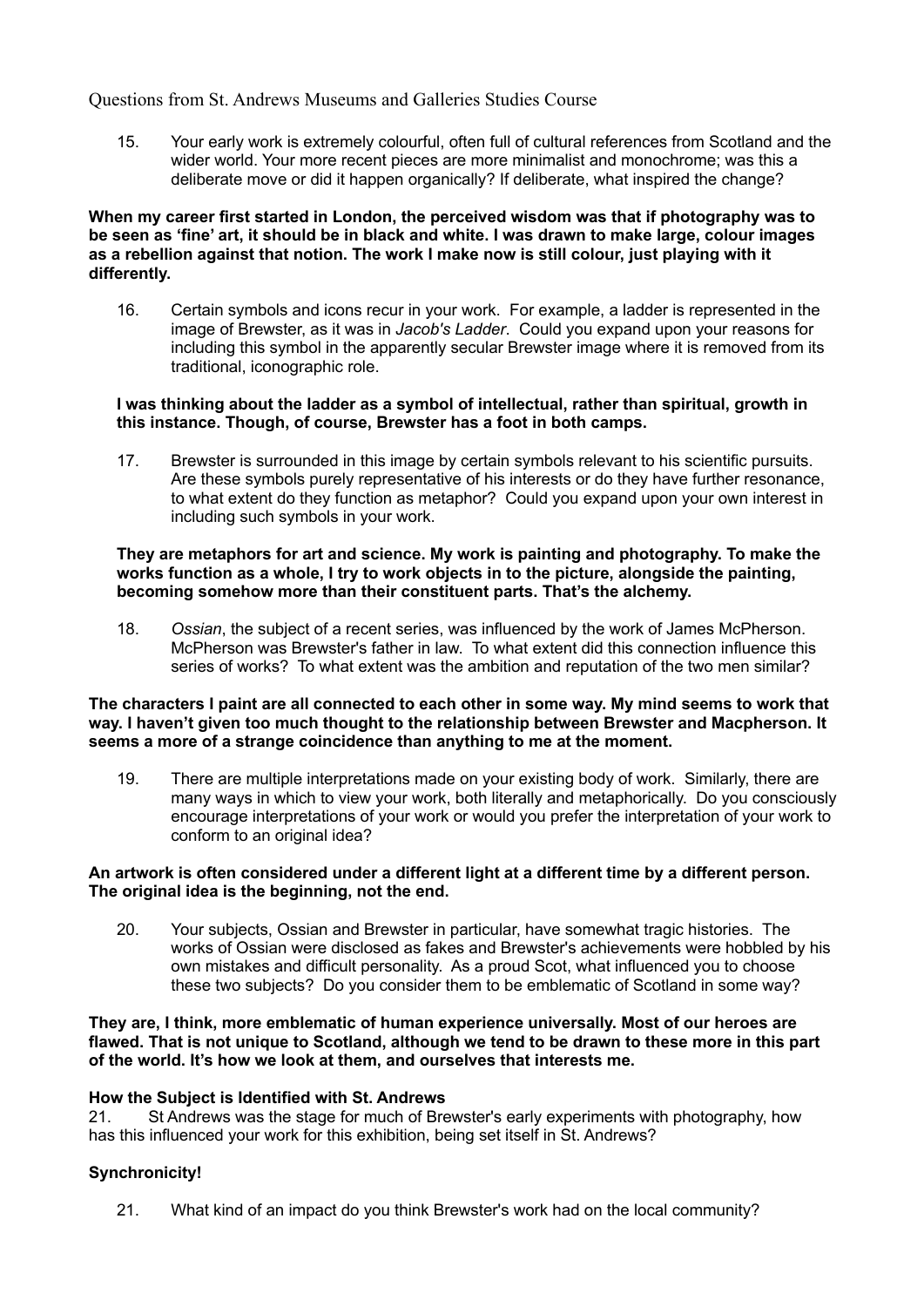Brewster's contemporaries such as Hill took many striking and well known photographs of St Andrews itself and local residents, did these images influence how the St Andrews community perceived itself? How it was perceived by outsiders?

# **I don't know.**

23. What initially intrigued you about David Brewster? Are you more interested in his role in the development of photography or in his invention of the lenticular stereoscope?

# **I was interested in both, but more the lenticular stereoscope invention. He seemed an interesting character. Brooding (like Byron!). I was curious in the mindset of the scientist when they were 'Natural Philosophers'.**

**I was also interested in the 'Chimenti drawing' dispute with Wheatstone, because it was a work of art, caught up in a scientific argument. Used to prove a 'truth' in the way that a photograph is (or was?).**

24. Did any stereoscopic image in particular resonate with you and inspire this exhibition?

# **'The Ghost in the Stereoscope as suggested by Sir David Brewster'. That's a good one.**

25. Much of Brewster's work and his passion for photography developed here in St. Andrews and in Edinburgh. Do you feel Brewster and his contemporaries have had a lasting influence on Scottish art?

# **I don't know. In some ways, I think.**

26. In conversation you spoke of your interest in the colleague/competitor relationship between Brewster and Talbot, and the significance of Talbot being from England, Brewster from Scotland. How is this portrayed in your work?

**Brewster and Wheatstone. Sir Charles Wheatstone invented the mirror stereoscope, Sir David Brewster invented the lenticular stereoscope. They had a long dispute about the origins of the underlying concepts. I have painted them both, over the same set, alongside the Chimenti drawing(s).**

27. What was the main reason you chose to compare Brewster and Byron. Why those two individuals?

#### **I am not, as such, comparing Brewster to Byron (I would imagine Brewster had a dim view of Byron). I am comparing poet(s) and scientist(s), or poetry and science. Photography is, of course, both.**

#### **Scientific Instruments**

28. The idea of perception was important to the early practitioners of stereoscopic photography. Had you always been interested in 'ways of looking' before you learned of this technique or was it something you found to be fascinating once you had learned of it?

#### **What they seemed to have believed was that you could experience the world with a stereoscope. From your own front room. You didn't need to go to Egypt to see the pyramids. I was initially interested, I suppose, because I hadn't realized how much stereoscopic photography had dominated the early days of photography.**

29. In what way, if any, have the works of early photographers inspired you in your own work? Are there any images you found particularly powerful or was it more the philosophy and ideas behind the work which interested you?

**I like the formality of early photography. The difficulty, the cumbersome cameras, long exposures, lethal chemicals, magnesium explosions. It was like theatre. You've got to be serious**